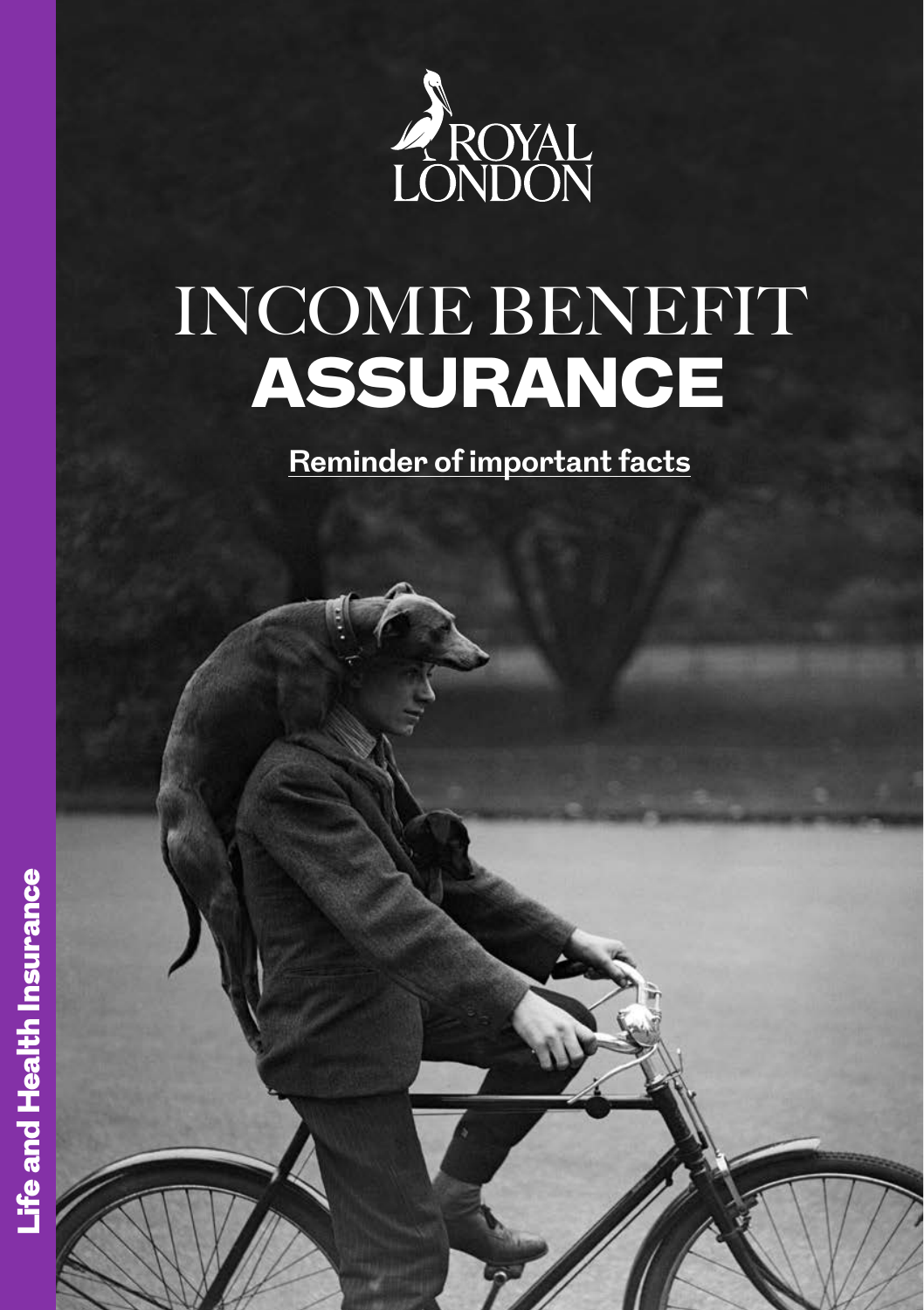#### **What is an Income Benefit policy?**

It is an insurance policy which will pay out an income to the end of the policy term, if the life assured dies before the end of the policy term.

#### **Personal details you provided**

The medical and personal information you and/or the life assured gave us when you applied for your policy forms the basis of your cover. If any of this information is incorrect or missing then your policy may be invalidated, or your benefits reduced.

If you believe this may be the case then you should call our Customer Contact Centre immediately on **0345 605 7777**.

#### **How do I make a claim?**

Please contact us if you wish to make a claim under this policy. In the event of a claim we will require a copy of the death certificate.

#### **How is the income paid?**

The income is payable quarterly with the first payment due on the date of death, and the last payment made during the three months prior to the end of the policy term.

It is possible at the outset of the claim, or at any point during the payment, to convert the income into a one-off lump sum payment.

Both the income and the lump sum are paid free of UK Income and Capital Gains Tax.

#### **When does the policy end?**

Cover under the policy will cease once one of the following happens:

- the end of the agreed term is reached
- premiums stop being paid
- a claim is paid

As you approach the end of your policy term, or if you decide to cancel your contract before the end of the term, you should consider whether you have sufficient life cover to meet your needs.

When your policy reaches the end of its term there will be no benefits payable to you.

#### **Can I cash in my policy?**

There is no cash-in value on this policy and if you stop paying premiums then your cover will cease.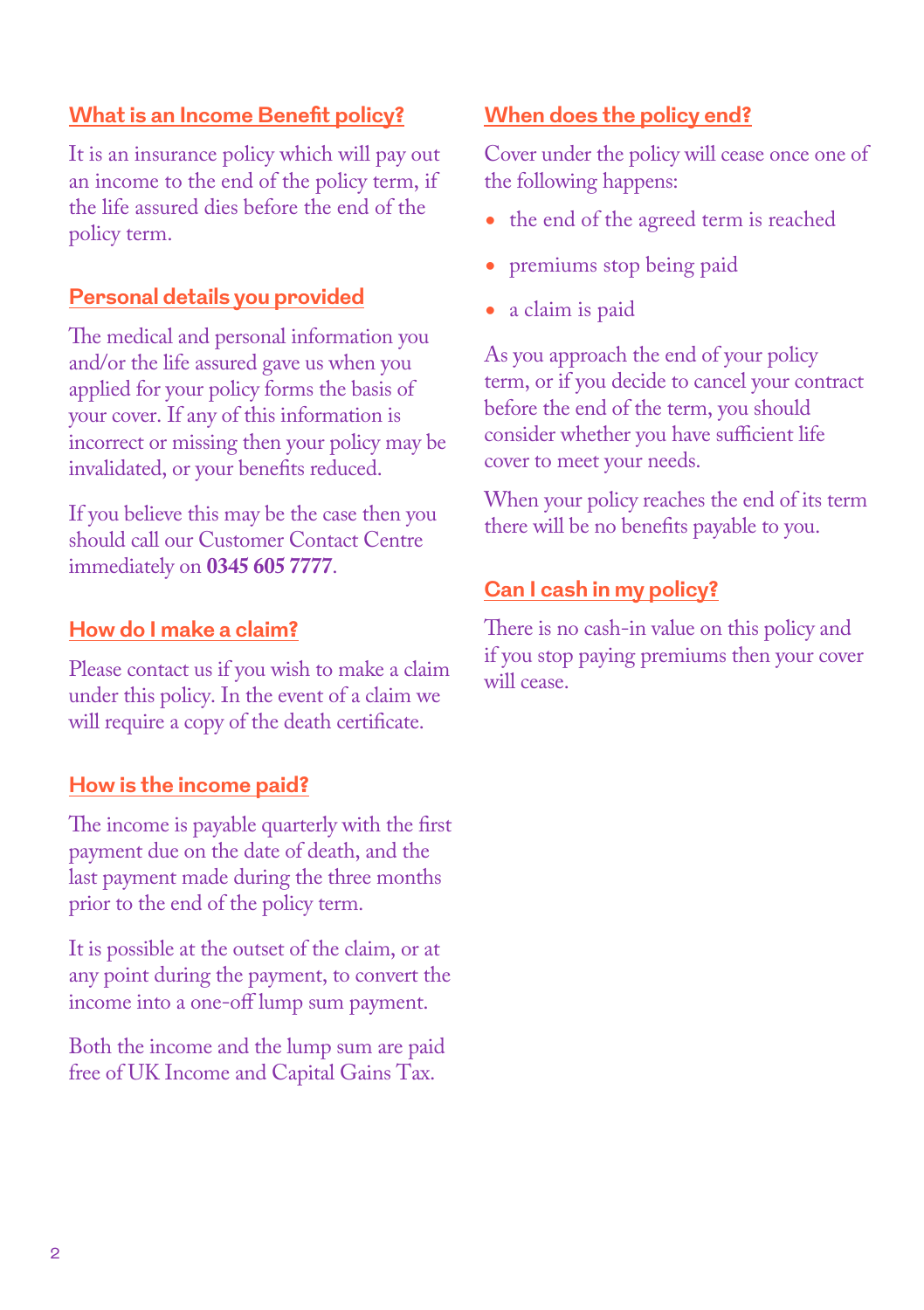#### **Additional information**

This guide is a short reminder of the main features of your Income Benefit Assurance policy. You should refer to the policy document we sent to you when you took out your policy, together with any contract endorsements, for more detailed information. In the event of conflict between this guide and the policy document, the policy document will prevail.

If you need more information contact our Customer Contact Centre

## **0345 605 7777**

Monday to Friday 8am to 8pm and Saturday and Bank holidays 8am to 5pm.

or visit **[royallondongroup.co.uk/RLCIS](http://www.royallondongroup.co.uk/RLCIS)**